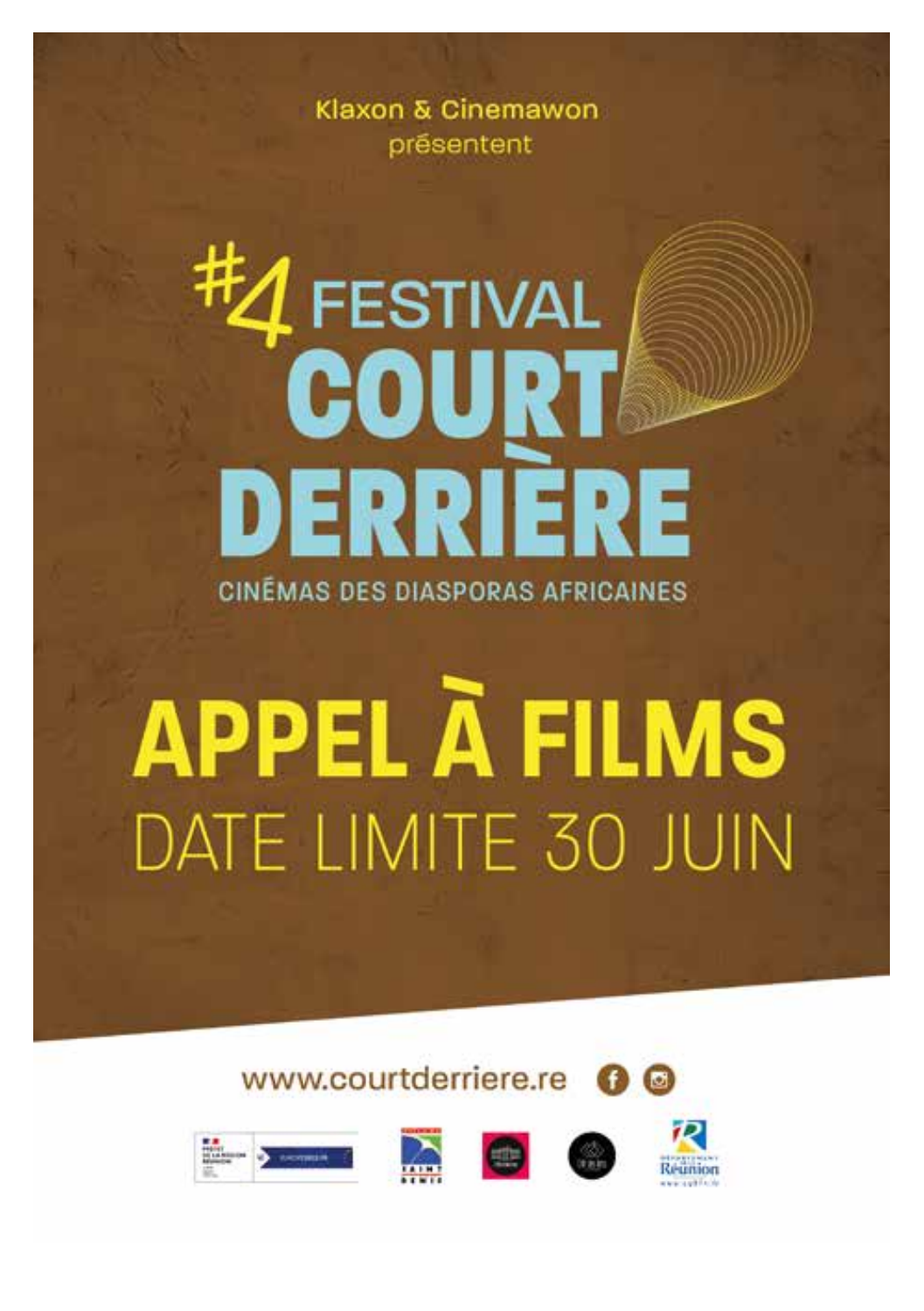### **FESTIVAL COURT DERRIÈRE 2022**

#### **TERMS & RULES**

#### **ARTICLE 1. Dates and Places**

The fourth edition of the Festival Court Derrière will take place in Saint-Denis de La Réunion from October 1st to October 8th, 2022.

The festival is organized by Klaxon and Cinemawon associations, working in the curation of screenings events and workshops in film analysis.

#### **ARTICLE 2. Eligibility conditions**

Registration is free and concerns films completed after 1st January 2021.

The festival accepts fiction, animated films, experimental films and documentaries made by filmmakers from the African continent but also from the African diasporas and Afro-descendants around the world, but also from First Nation people of the Americas and the Pacific.

These films must be subtitled in French if their original language is not French, for the festival screenings.

The duration of the film should not exceed 30 minutes.

#### **ARTICLE 3. Film registrations**

Registration for the festival is exclusively:

- by filling in the online form: https://forms.gle/1fMere6D8fgSm8ru7

- via the FilmFreeway platform : https://filmfreeway.com/FestivalCourtDerriere

The registration deadline is June 30th, 2022.

The form must imperatively be accompanied by a viewing link (Vimeo, Youtube, Dropox, etc.) with password, if applicable.

The link provided must remain valid until the publication of the official selection.

The Court Derrière festival expressly undertakes to keep the confidentiality of the links and passwords communicated to it, and to use them only as part of the selection process.

We accept work-in-progress entries in the selection process before the official deadline as long as it is specified what stage the making of the film has reached and you precisely tell us about the film's completion schedule. In that specific case, we will not accept films completed after August 15th, 2022.

#### **ARTICLE 4. Selection Process**

Each film received is watched by at least two people. Short-listed films are seen and discussed by the selection committee.

The selected filmmakers/producers will be informed of the decisions of the selection committee, by email, prior to the announcement of the official selection, set for September 1st, 2022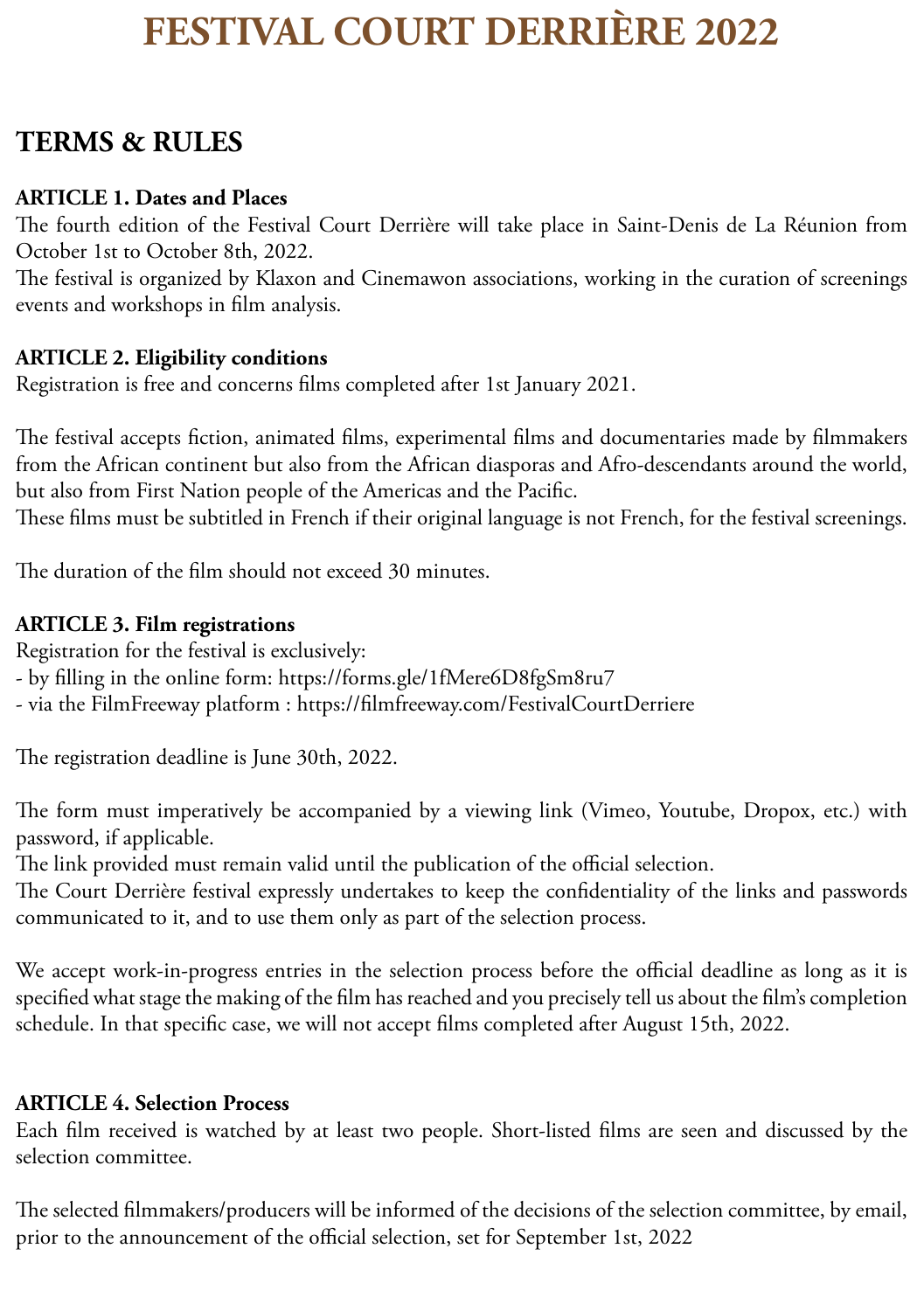Please note that as part of its official screenings (indoors or online if applicable), the festival does not pay screening rights for films that are part of the official competition.

#### **ARTICLE 5. Support and projection formats**

The selected films must be made available to the festival no later than September 10th, 2022.

The films must be sent as a video file by download link WeTransfer, Smash or MyAirBridge to our email address courtderrierefestival@gmail.com

For physical media: on a USB key or hard disk deposited at the reception of the Image Pole of Château Morange in Saint-Denis de La Réunion.

For optimal screening conditions we accept files with the following characteristics: HD or 4K definition. Format: .mov or .mp4 Codec H264 (good quality) or ProRes.

#### **ARTICLE 6. Distribution of films**

Any director or producer who has submitted a film is responsible for providing a copy of the film for the festival if selected. No withdrawal of film after announcement of its selection will be accepted.

Any film submitted to the festival may be subject to ad hoc programming within the framework of Klaxon or Cinemawon activities. If that happens, the concerned filmmakers of producers will be contacted in order to agree on the terms of these screenings.

#### **ARTICLE 7. Jury & Prize**

The juries will be made up of film professionals, students and the public.

Three prizes will be awarded:

- The Eli Prize awarded by the professional Jury
- The Makandal Prize awarded by the Student Jury
- The Heva Prize awarded by the Public

#### **ARTICLE 7bis. Awarded films screenings**

The rights holders of the films awarded at the 4th Court Derrière Film Festival, give permission to the Festival to have the screening rights for their film between 9th October and 31st December 2022 as part of the replay of the Awards in partnering theaters of the festival in La Réunion.

These screenings may not exceed one screening per venue and rights holders will be informed of each screening of this program.

#### **ARTICLE 8. Communication & Press**

If selected, the festival reserves the right to present an extract from the film to local, national or international television, not exceeding 10% of the total duration of the work.